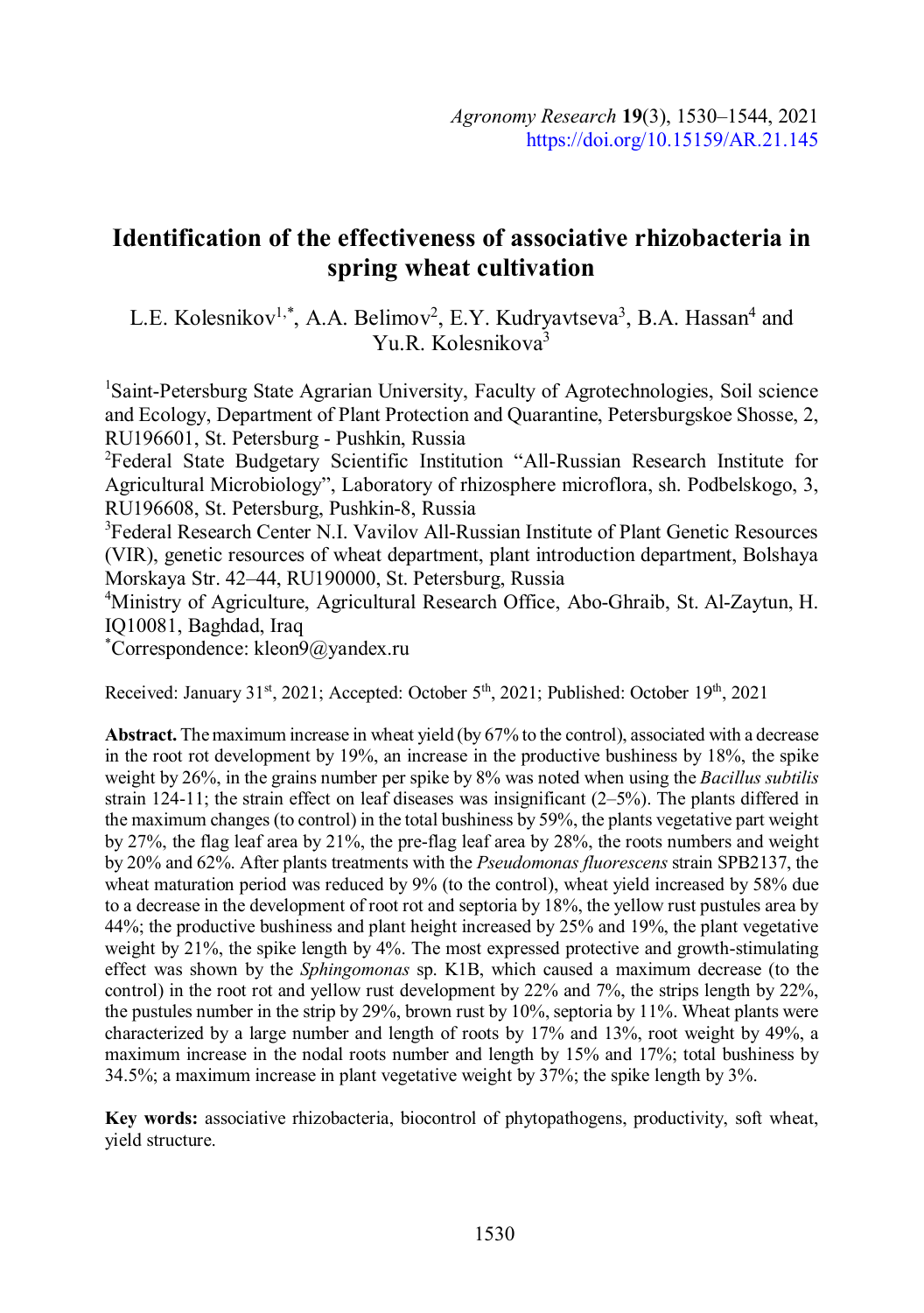### **INTRODUCTION**

The bacteria that stimulate plant growth (Plant Growth Promoting Bacteria - PGPB) relate to different groups, with most species belonging to the genera*, Azospirillum, Bacillus, Enterobacter, Gluconacetobacter, Paenibacillus, Pseudomonas, Rhizobium, Streptomyces* and *Agrobacterium* (Kumar et al., 2015; Kalantari et al., 2018; Tabande et al., 2020). Stimulating effects of the majority of PGPB are traditionally associated with three main mechanisms: phytohormones production, an increasing nutrients availability and water for crops, and plant protection from diseases (Asaf et al., 2017a).

One of the most studied phytohormones, found in a large number of metabolites of microorganisms - is auxins (Tsavkelova et al., 2006). Auxins synthesis is a process which depends on carbon and nitrogen sources, temperature, pH, and tryptophan presence in soils (Mohite, 2013). The application of *Bacillus amyloliquefaciens* S-134 with the ability of secreting indolyl-3-acetic acid in an amount of 26 mcg mL, could stimulate wheat growth and gave an increase in yield by 34% (Raheem et al., 2018).

One of the key elements of antagonistic mechanisms of PGPB activity, is the synthesis of biologically active compounds of various nature, such as antibiotics, lytic enzymes, siderophores and etc. (Sharma et al., 2009; Naseri & Younesi, 2021). A large and diverse group of antibiotics that are effective against phytopathogenic microorganisms is produced by spore-forming gram-positive bacteria *Bacillus subtilis*. One of the first antibiotics isolated from culture fluid of *Bacillus subtilis* was subtilin (Housusright, 1948), which is a short peptide, then lipopeptide antibiotics of several classes were isolated from various strains of *B. subtilis*: subsporins (Loeffler et al., 1986), bacillomycins L and D (Peypoux et al., 1987), phengicins (Loeffler et al., 1986) and others, and also  $Fe<sup>3+</sup>$  siderophores were identified (Hofemeister et al., 2004).

The study of the genus *Pseudomonas* as typical representatives of the rhizosphere microflora aroused great interest for researchers. In addition to its antagonistic abilities against phytopathogenic fungi (Naseri, 2019), the genus *Pseudomonas* exhibits other interesting properties: improving phosphorus nutrition for plants (Satyaprakash et al., 2017), synthesizing plant growth stimulators (Selvakumar et al., 2011; Pham et al., 2017), producing siderophores responsible for iron transport (Trapet et al., 2016), as well as substances responsible for inducing resistance to phytopathogens (Strunnikova et al., 2007; Pieterse et al., 2014). Pseudomonads, as typical soil bacteria, are able to synthesize a whole complex of antibiotics. The best studied antibiotics are phenazines (Briard et al., 2015), phloroglucins (Kidarsa et al., 2011), as well as pyoluteorin (Hu HBO et al., 2005) and pyrrolnitrin (Park et al., 2011). The protective action of PGPB-based biopreparation is also explained by the presence of the enzyme 1-aminocyclopropane-1-carboxylate deaminase (ACC-deaminase), which reduces the concentration of ethylene phytohormone in plants (Nadeem et al., 2013).

Inoculation of wheat seeds with a pseudomonas-based preparation leads to increase root and stem growths, increase germination energy thus, enhancing yield amount, especially under the circumstances of low doses of phosphorous fertilizers (Ali et al., 2011). Wheat seeds treatment with *Pseudomonas putida* 108 strain combined with of 50% phosphorus application caused an increase in wheat yield by 37% (Zabihi et al., 2011), and with *Pseudomonas fluorescens* Pf strain - by 16% (Naiman et al., 2009).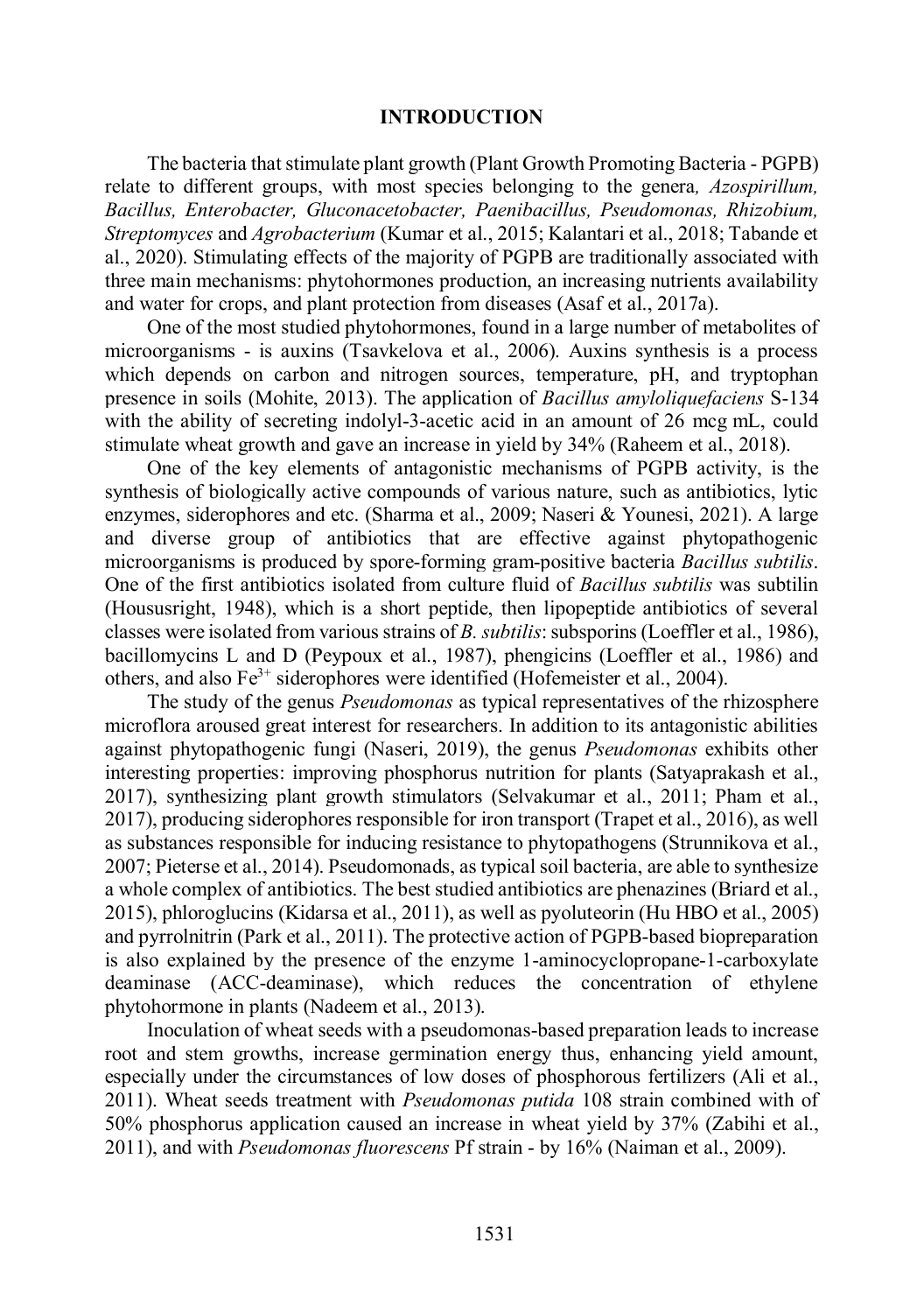There is little information in the literature about rhizospheric bacteria belonging to the genus *Sphingomonas*. The strain *Sphingomonas spiritivorum* 38-22 had a high growth-stimulating activity, which provided an increase in yield of winter wheat at the level of 21% (Pukhaev et al., 2009). The *Sphingomonas* S11 strain had a greater antagonistic activity against eight *Fusarium* strains that cause wheat diseases (Wachowska et al., 2013a). Treating soybean with *Sphingomonas* sp. LK11 significantly increased plant height and biomass, photosynthetic pigments, glutathione, amino acids (proline, glycine, and glutamate) and primary sugars, compared to control plants (Asaf et al., 2017b).

The scientific novelty of this work consists in a comprehensive assessment of the impact of associative rhizobacteria strains (*Bacillus subtilis* 124-11, *Pseudomonas fluorescens* SPB2137 and *Sphingomonas* sp. K1B) on a wide range of indicators that characterize morphological characteristics of plants, grain yield and wheat resistance to the most dangerous diseases, namely root rot, powdery mildew, brown and yellow rust.

The purpose of the research is to obtain the data that indicate the possibility of developing an environmentally friendly technology for wheat cultivation, which provides an increase in its productivity and a decrease in the pathogens' harmfulness, with reducing the cost of plant protection measures.

# **MATERIALS AND METHODS**

The place of experimental work is Laboratory of Rhizosphere Microflora of the All-Russian Research Institute of Agricultural Microbiology (ARRIAM, Saint Petersburg) and Department of Plant Protection and Quarantine of Saint-Petersburg State

Agrarian University SPbGAU (Saint Petersburg). The effectiveness of associative rhizobacteria strains on Triticum aestivum cultivars study was carried out in the experimental field of Federal research centre "The N.I. Vavilov All-Russian Institute of Plant Genetic Resources" (VIR) from 2017 to 2019 (Fig. 1).

**Bacterial samples.** The object of the study was the strains *Bacillus subtilis* 124-11 (growth inhibitor of phytopathogenic fungi according to unpublished data of Laboratory of Rhizosphere Microflora of the ARRIAM), *Sphingomonas* sp. K1B (hyper-producer of auxins according to



**Figure 1.** Spring wheat sowing in the experimental field of the VIR, 2019.

unpublished data of Laboratory of Rhizosphere Microflora of the ARRIAM) and *Pseudomonas fluorescens* SPB2137 (producer of auxins, contains ACC deaminase, growth inhibitor of phytopathogenic fungi (Kravchenko et al., 2003). Strains were obtained from the Russian Collection of Agricultural Microorganisms (All-Russia Research Institute for Agricultural Microbiology, Saint-Petersburg), and information on their properties have not been published.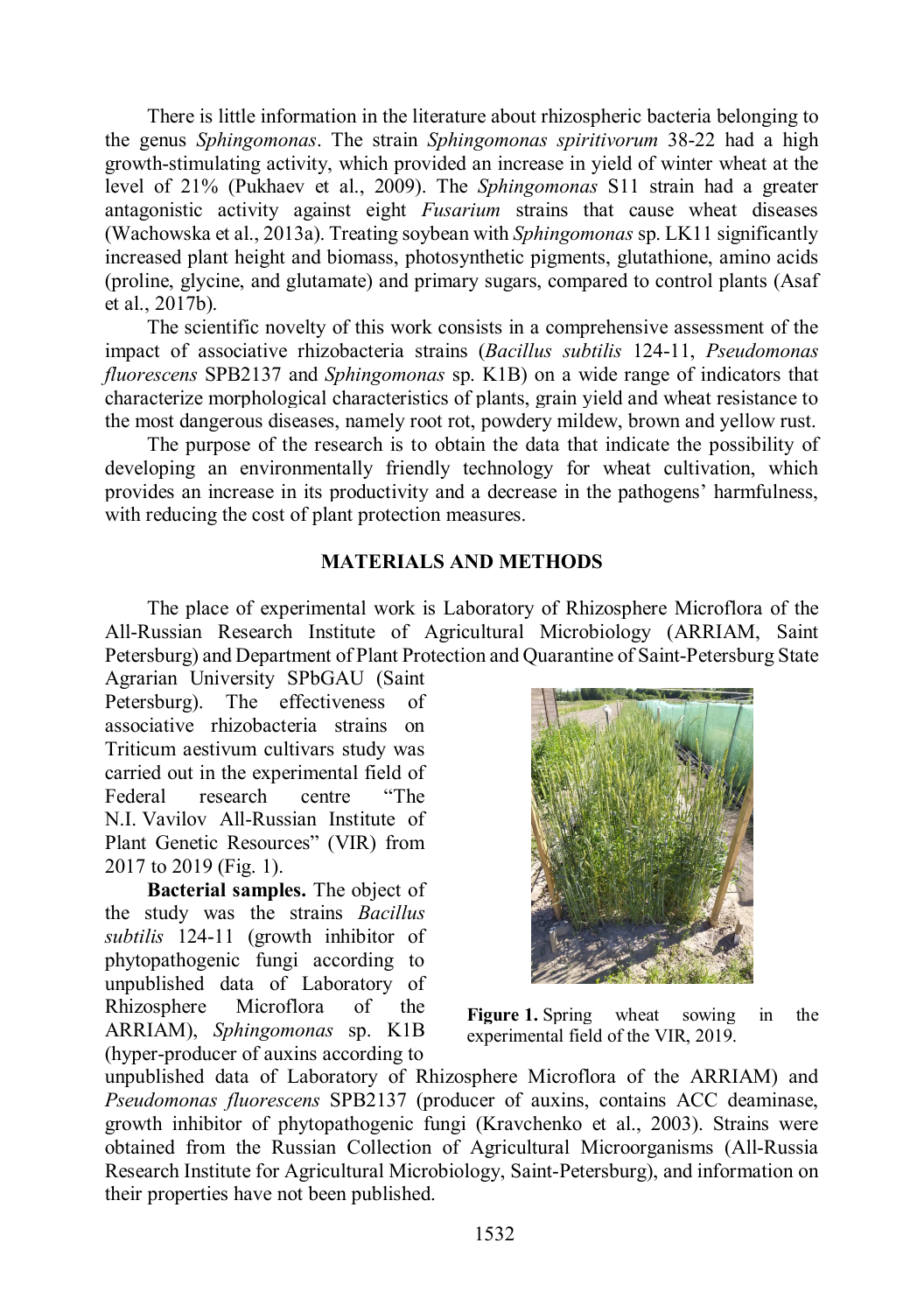**Wheat experiment.** Plant material of the study were *Triticum aestivum* cultivars Trizo, k-64981 and Sudarynya, k-66407. In the field experiment, seeds were inoculated and sprayed with the strains *Bacillus subtilis* 124-11, *Sphingomonas* sp. K1B and *Pseudomonas fluorescens* SPB2137. For this purpose, strains were grown for two days on a Potato Dextrose Broth (P6685, Sigma-Aldrich, USA). Then, seeds were dipped with a suspension of bacteria ( $10^8$  cells mL<sup>-1</sup>) at the rate of 2 mL suspension per 10 g seeds and kept for an hour as previously described (Kozhemyakov &d Tikhonovich, 1998). Prophylactic spraying of plants with a culture liquid of bacteria  $(10^9 \text{ cells } mL^{-1})$  was carried out in the phases of stem extension and the beginning of flowering.

The experiments were arranged on a randomized complete block designed with four replicates. For one variant of the experiment, plot area was  $1.0 \text{ m}^2$ , treatments for plots in replicates were arranged systematically. The experiment samples was sown manually on plots in an ordinary way of sowing with a distance between rows of 15 cm and the distance between seeds in a row was 1–2 cm. The seeding depth was 5–6 cm.

Wheat productivity was studied in the phases: development of the germ shoot (stage 3-leaves), earing-flowering and maturation according to a set of indicators that characterize morphological characteristics and yield structure (Kolesnikov et al., 2019). In the ear-flowering phase, a complex of plant indicators: productive and total bushiness (pieces), plant phase (score, according to the Zadok's Scale (Zadoks, 1974) flag and preflag leaf area (cm<sup>2</sup>), plant height (cm), spike length (cm), spikelets number per spike (pieces), spike weight (g) was studied. In addition, number and length of roots (main embryonic root, embryonic coleoptile and roots) extending from the epicotyl were calculated. Number and length of nodal roots, root weight, plants vegetative part weight were taken into account. In the maturation phase (stage of full ripeness), structure of wheat yield was studied according to the following indicators: spikelets number per spike, pieces; spike length, cm; weight of an spike with grain; grains number per spike, pieces; grains weight per spike, 1,000 grains weight. The potential (biological) yield of a single wheat plant was calculated in accordance with data about reproductive tillering and grain weight per an spike of one plant (Kolesnikov, Kremenevskaya et al., 2020; Kolesnikov, Novikova et al., 2020).

**Analysis of the development of wheat diseases.** Assessment of plants damage degree caused by root rot disease was carried out in laboratory in the phases of tillering (complete tillering) and earing-flowering in accordance with generally accepted scale (Popov, 2011). The flag and pre-flag leaves damage intensity caused by powdery mildew (*Blumeria graminis* Speer.), was calculated according to the generally accepted indicator- conditional degree of plant damage (Geshele, 1978), as well as additional indicators - number and area of spots with plaque. Affection of wheat flag and pre-flag leaves by the causative agent of brown rust (*Puccinia recondita* Rob. ex Desm. f. sp. tritici Eriks.) was taken into account on the R. F. Peterson scale (Geshele, 1978). As additional phytopathological parameters, pustules number per leaf and pustule area were used.

The wheat damage intensity caused by yellow rust pathogen was evaluated according to the generally accepted Manners scale, and, also, the pathogenesis indicators were used: pustules number (total per leaf), number of stripes with pustules, length of stripes with pustules, pustule area and their number in the strip.

The size of infectious structures of pathogens formed on leaves during pathogenesis (spots, pustules, etc.) was determined using an ocular micrometer. The values of pustules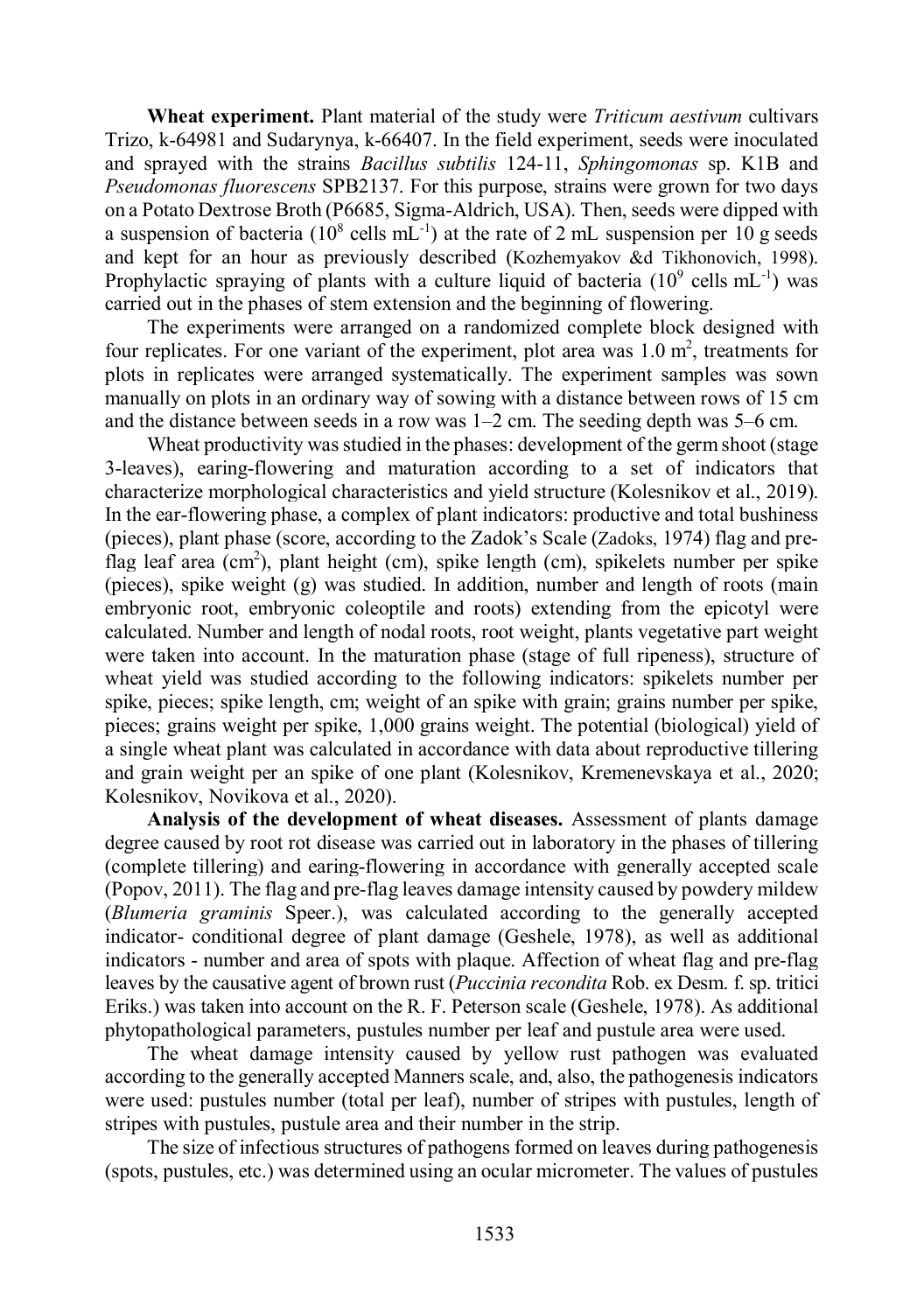and spots with plaque area were calculated on the assumption of their elliptical shape (Kolesnikov, Kremenevskaya et al., 2020; Kolesnikov, Novikova et al., 2020).

**Statistical analyses.** The algorithm for statistical processing of field experiment data was based on the creation of an electronic database, first in Microsoft Excel spreadsheets, then in IBM SPSS Statistics software platform was utilized. Methods of parametric statistics based on calculation of mean and standard errors (SEM), 95% confidence intervals, and the Student's *t-*test were used in the calculations. In addition, methods of ANOVA using the Scheffe test to compare and verify the likeness of sample variances were applied (Lemeshko & Ponomarenko, 2006).

## **RESULTS AND DISCUSSION**

At the first stage of study, wheat productivity indicators were compared in the experimental variants: when plants were treated with associative rhizobacteria strains and without treatment (control group).

Yield is an integral feature that depends on the values of wheat productivity and the grains weight per one spike. Table 1 shows the data of multivariate analysis of wheat yield variance from inoculants, wheat cultivars, replicates, years. A significant effect of the inoculants and the years of research on wheat yield was revealed. A significant change in the wheat yield was defined from the interaction of Inoculant \* Year factors was determined\* Wheat cultivar\* Replicate.

| Source                                      | Type III | Df             | Mean<br>Square | $\overline{F}$ | Sig.  |
|---------------------------------------------|----------|----------------|----------------|----------------|-------|
|                                             | Sum of   |                |                |                |       |
|                                             | Squares  |                |                |                |       |
| Corrected Model                             | 1,601.24 | 55             | 29.11          | 16.40          | 0.000 |
| Intercept                                   | 2,179.83 | 1              | 2,179.83       | 1,228.26       | 0.000 |
| Inoculant                                   | 138.81   | 3              | 46.27          | 26.07          | 0.000 |
| Year                                        | 901.55   | $\overline{2}$ | 450.78         | 254.00         | 0.000 |
| Wheat cultivar                              | 5.70     | $\mathbf{1}$   | 5.70           | 3.21           | 0.074 |
| Replicate                                   | 8.03     | $\overline{c}$ | 4.02           | 2.26           | 0.105 |
| Inoculant * Year                            | 143.72   | 6              | 23.95          | 13.50          | 0.000 |
| Inoculant <sup>*</sup> Wheat cultivar       | 16.64    | 3              | 5.55           | 3.13           | 0.025 |
| Inoculant* Replicate                        | 53.53    | 6              | 8.92           | 5.03           | 0.000 |
| Year * Wheat cultivar                       | 35.51    | $\overline{2}$ | 17.76          | 10.00          | 0.000 |
| Year* Replicate                             | 14.41    | $\overline{c}$ | 7.21           | 4.06           | 0.018 |
| Wheat cultivar* Replicate                   | 21.70    | $\overline{2}$ | 10.85          | 6.11           | 0.002 |
| Inoculant* Year * Wheat cultivar            | 60.22    | 5              | 12.04          | 6.79           | 0.000 |
| Inoculant * Year * Replicate                | 17.24    | 6              | 2.87           | 1.62           | 0.139 |
| Inoculant* Wheat cultivar* Replicate        | 42.02    | 6              | 7.00           | 3.95           | 0.001 |
| Year * Wheat cultivar* Replicate            | 18.67    | $\overline{c}$ | 9.33           | 5.26           | 0.005 |
| Inoculant * Year* Wheat cultivar* Replicate | 54.56    | 6              | 9.09           | 5.12           | 0.000 |
| Error                                       | 990.30   | 558            | 1.77           |                |       |
| Total                                       | 6,077.10 | 614            |                |                |       |
| Corrected Total                             | 2,591.53 | 613            |                |                |       |
| R Squared = $0.62$                          |          |                |                |                |       |

**Table 1.** Multivariate analysis of variance wheat yield, the 2017–2019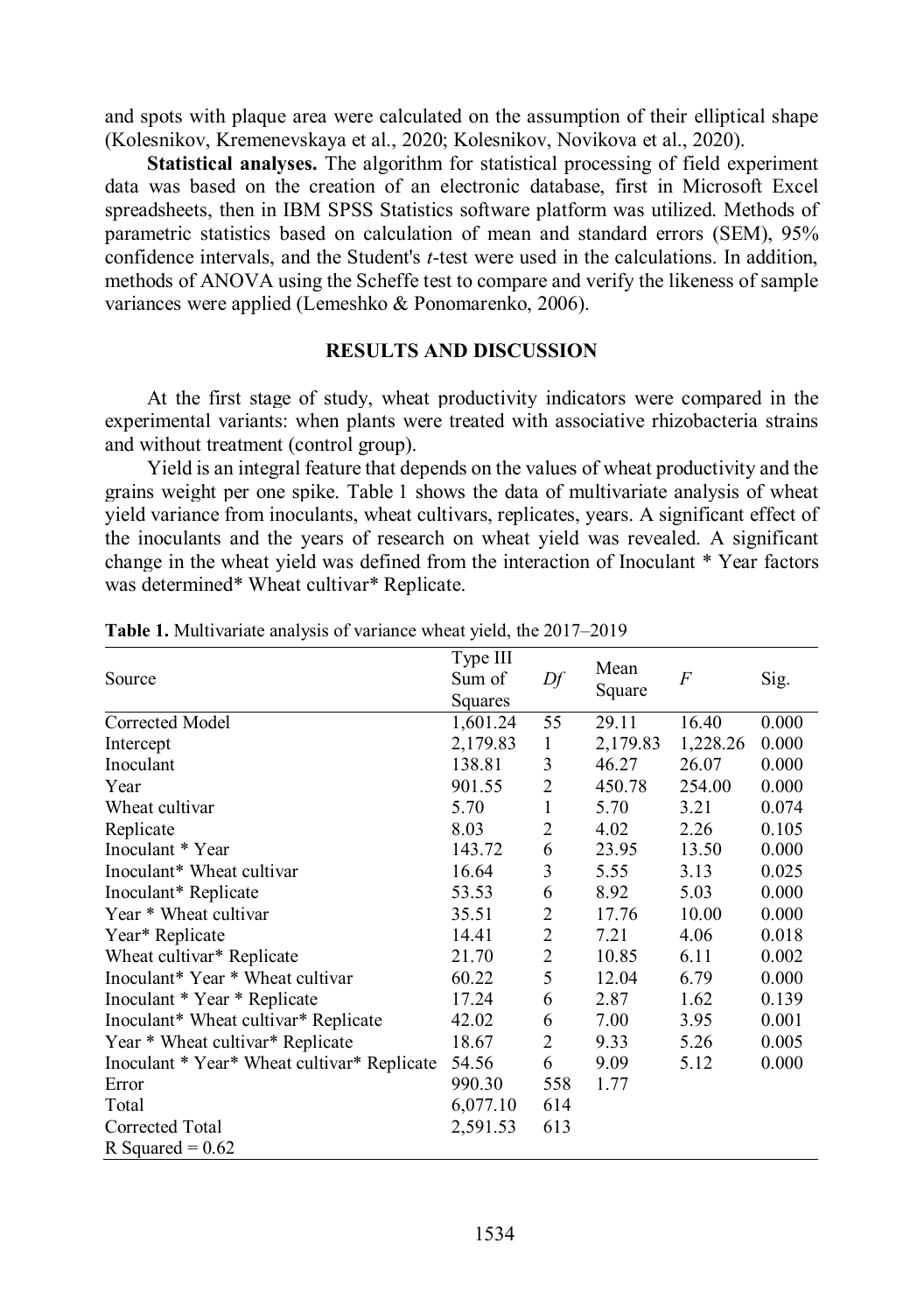Based on the calculation of 95% confidence intervals for average statistically significant differences in wheat yield in the experimental variants were revealed in 2018 and 2019. In 2017, the wheat yield changed insignificantly. The greatest impact on wheat yield in 2019 was exerted by *B. subtilis* 124-11 and *Ps. fluorescens* SPB2137 (Fig. 2). When using *B. subtilis* 124-11, yield of wheat cultivars Sudarynya, k-66407 and Trizo, k-64981 in 2019 significantly increased  $(P < 0.05)$  in comparison with the control by  $50\%$  - *t*-test = 3.8 (on average for the period  $2017-2019$  - by 88%, *t*-test = 4.7) and by 52% - *t-*test = 3.4 (2017–2019 - by 46%, *t-*test = 2.7), respectively. With the application of *Ps. fluorescens* SPB2137 in 2019, there was a significant increase  $(P < 0.05)$  in the yield of Sudarynya, k-66407 cultivar by 95% - *t*-test = 5.7 (on average for the period  $2017-2019$  - by  $122\%$ , *t*-test = 5.3). While the yield of Trizo, k-64981 cultivar in 2019 was not significantly affected by this strain (in 2019, the yield increased by 5%, for the period 2017–2019 - by 9%).



**Figure 2.** Changes in wheat yield of cultivars Sudarynya, k-66407 and Trizo, k-64981 when using associative rhizobacteria, the 2017 and 2019. Inoculation treatments: Control - water, 124-11 – *B. subtilis* 124-11, K1B – *Sphingomonas* sp. K1B, SPB2137 – *Ps. fluorescens* SPB2137. Vertical line – standard error of mean; \* – significant values of the indicator, different from the control, according to the Scheffe criterion at a certain significance level; *F* – Fisher criterion according to the single-factor analysis of variance.

Figs. 3, 4 summarize data on biological yield of soft wheat, averaged over abovementioned wheat cultivars and calculated based on the results of field experiment in 2019, also for the period 2017–2019. Using strains of *B. subtilis* 124-11 and *Ps. fluorescens* SPB2137 showed a statistically significant increase in wheat yield in 2019 at *P* < 0.05 by 51% (*t-*test = 5.1) and 45% (*t-*test = 4.2), and for the time 2017–2019 - by 67% (*t-*test = 5.2) and 58% (*t-*test = 4.6), respectively.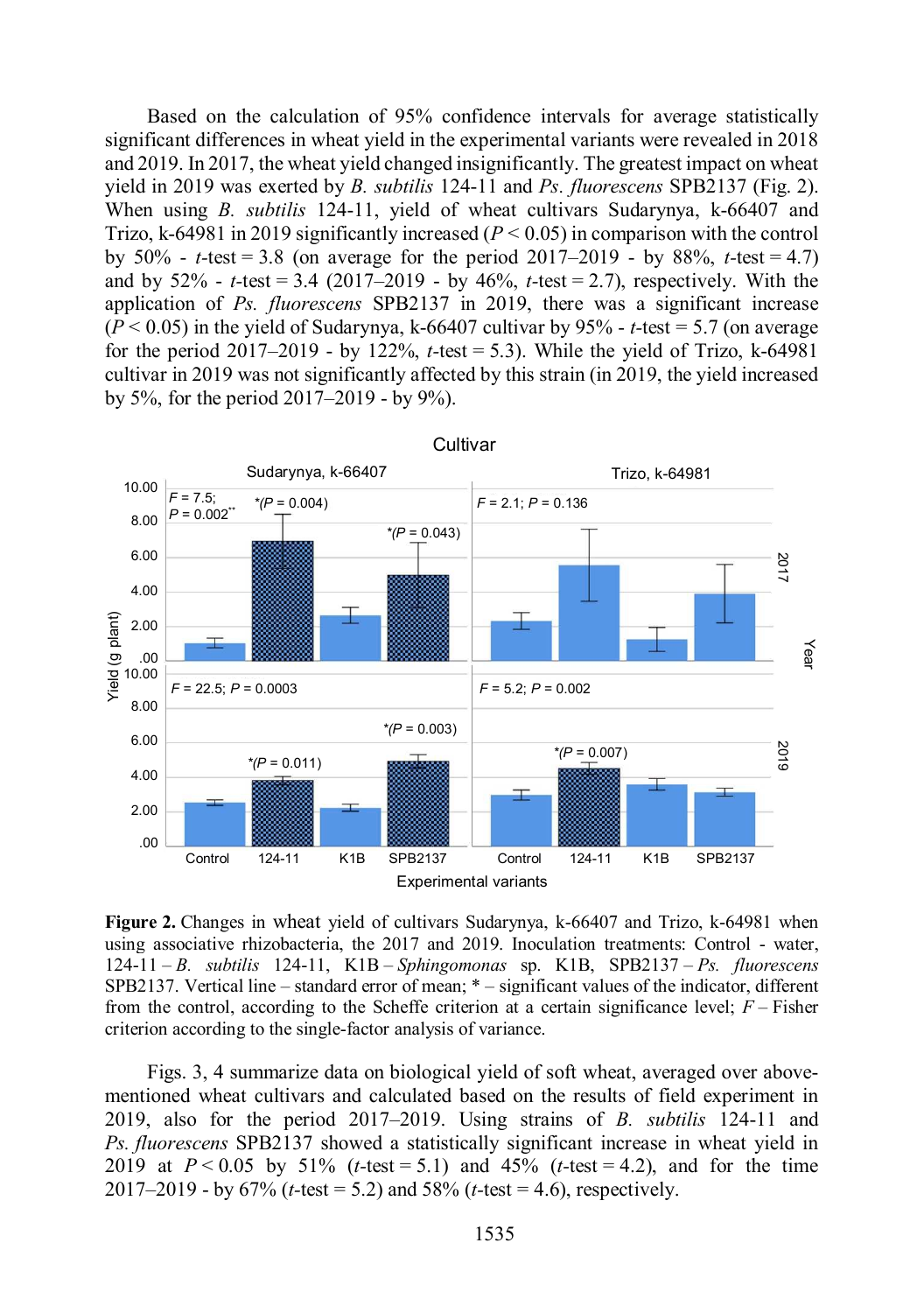

**Figure 3.** Average yield of soft wheat when using associative rhizobacteria, the 2017–2019. Variants of inoculation: Control – water, 124-11 – *B. subtilis* 124-11, K1B – *Sphingomonas* sp. K1B, SPB2137 – *Ps. fluorescens* SPB2137. The graphs show the average values of the indicators and 95% confidence intervals, \* the same letters mark the values of the indicator that are not significantly different.

In 2019, the use of *B. subtilis* 124-11 strain caused an increase in the values comparing with the control  $(P < 0.05)$  in the indicators: rate of plant development in the phases of ontogenesis (by 11%; *t*-test = 2.2), plant height (by 22%; *t*-test = 2.8), the number

of roots (by 25%; *t-*test = 2.7), preflag leaf area (by  $31\%$ ; *t*-test = 3.3). In the experimental variant, where *Sphingomonas* sp. K<sub>1B</sub> was applied, an increase in the values of following indicators  $(P < 0.05)$  were noticed: rate of plant development in the phases of ontogenesis (by  $11\%$ ; *t*-test = 2.6), plant height (by  $16\%$ ; *t*-test = 2.2), roots number (by 23%; *t-*test = 2.9), root length (35%; *t-*test = 3.7), nodal root length (21%; *t-*test = 2.8). The use of *Ps. fluorescens* SPB2137 influenced plant development rate in the phases of ontogenesis (by 12%;  $t$ -test = 3.0), plant height (by 24%;  $t$ -test = 3.8), number of roots (by  $20\%$ ; *t*-test = 2.8), pre-flag leaf area (by 29%; *t-*test = 3.3).

The strains of associative bacteria had the greatest impact on the wheat productive and total bushiness (Fig. 4). In particular, for the period 2017–2019, it was noticed that the application of *B. subtilis* 124-11



**Figure 4.** Total and productive bushiness of soft wheat when using associative rhizobacteria, the 2017–2019. Variants of inoculation: Control – water, 124-11 –*B. subtilis* 124-11, K1B – *Sphingomonas* sp. K1B, SPB2137 – *Ps. fluorescens* SPB2137. Vertical line – standard error of mean;  $*$  – significant values of the indicator, different from the control, according to the Scheffe criterion at a certain significance level; *F* – Fisher criterion according to the single-factor analysis of variance.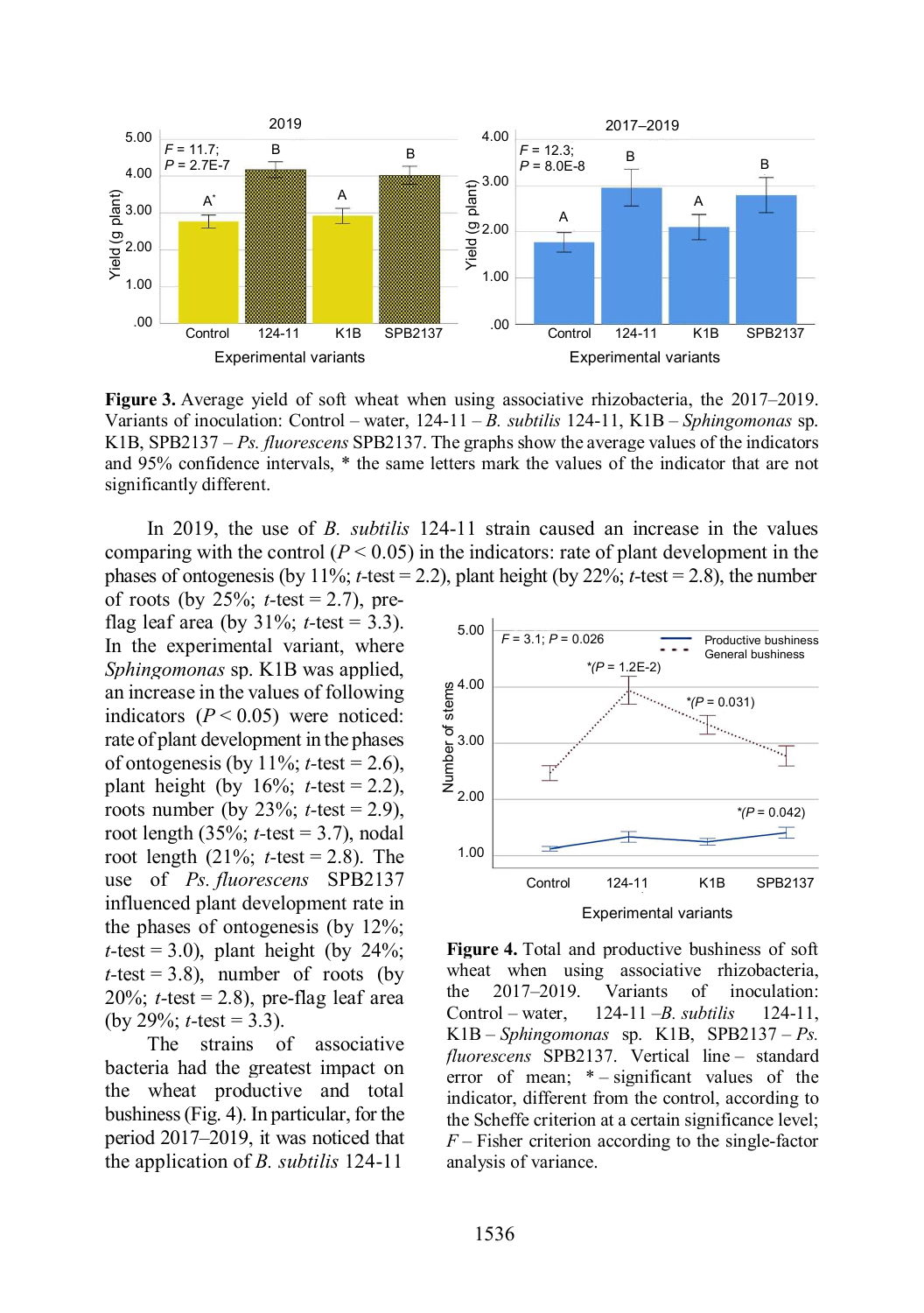and *Sphingomonas* sp. K1B strains resulted in a significant increase in the total bushiness at *P* < 0.05 by 59% (*t-*test = 5.2) and 35% (*t-*test = 4.1). Using *Ps. fluorescens* SPB2137 led to an increase in the productive bushiness by 25% (*t-*test = 2.6). Strains of *B. subtilis* 124-11 and *Sphingomonas* sp. K1B did not significantly affect the productive bushiness (the change to the control was 18% and 10%, respectively,  $P > 0.05$ ).

For the period 2017–2019, a significant effect of the studied strains ( $P < 0.05$ ) on the increase in the plants vegetative weight was noted (*B. subtilis* 124-11 - by 27%; *t-*test = 2.6, *Sphingomonas* sp. K1B - by 37%; *t-*test = 3.1, *Ps. fluorescens* SPB2137 - by 21\%: *t*-test = 2.3).

The greatest influence on grain number per spike increasing by  $8\%$  (*t*-test = 2.5), compared with control, for the period 2017–2019 was exerted by *B. subtilis* 124-1 strain. In the variant of the experiment, where the strain *Sphingomonas* sp. K1B was tested, a decrease in grain number per spike by 12% was noticed (*t-*test = 3.9).

Fig. 5 shows the positive changes  $(P > 0.05)$  and significantly positive changes  $(P < 0.05)$  in the values of wheat cultivars productivity indicators (Sudarynya, k-66407) and Trizo, k-64981) when using strains of associative rhizobacteria comparing with the control. In 2019, the greatest number of significant positive changes in productivity indicators (32%) was registered in the variant of experiment where *Ps. fluorescens*  SPB2137 strain was used on the Sudarynya, k-66407 cultivar. Also, *B. subtilis* 124-11 strain had highest efficiency in relation to the productivity of Trizo, k-64981 cultivar (22% of significant positive changes in productivity indicators).



**Figure 5.** The number of changes (%) in the values of wheat productivity indicators when using strains of associative rhizobacteria comparing with control. 2019 Inoculation variants: 124-11 – *B. subtilis* 124-11, K1B – *Sphingomonas* sp. K1B, SPB2137 – *Ps. fluorescens* SPB2137.

For the period 2017–2019, the greatest number of significant positive changes in productivity indicators (47% of the total number of indicators) were registered in the experimental variants where *Sphingomonas* sp. K1B and *Ps. fluorescens* SPB2137 strains were used (Fig. 6).

At the second stage of study, influences of associative rhizobacteria strains on wheat pathogens development intensity were studied.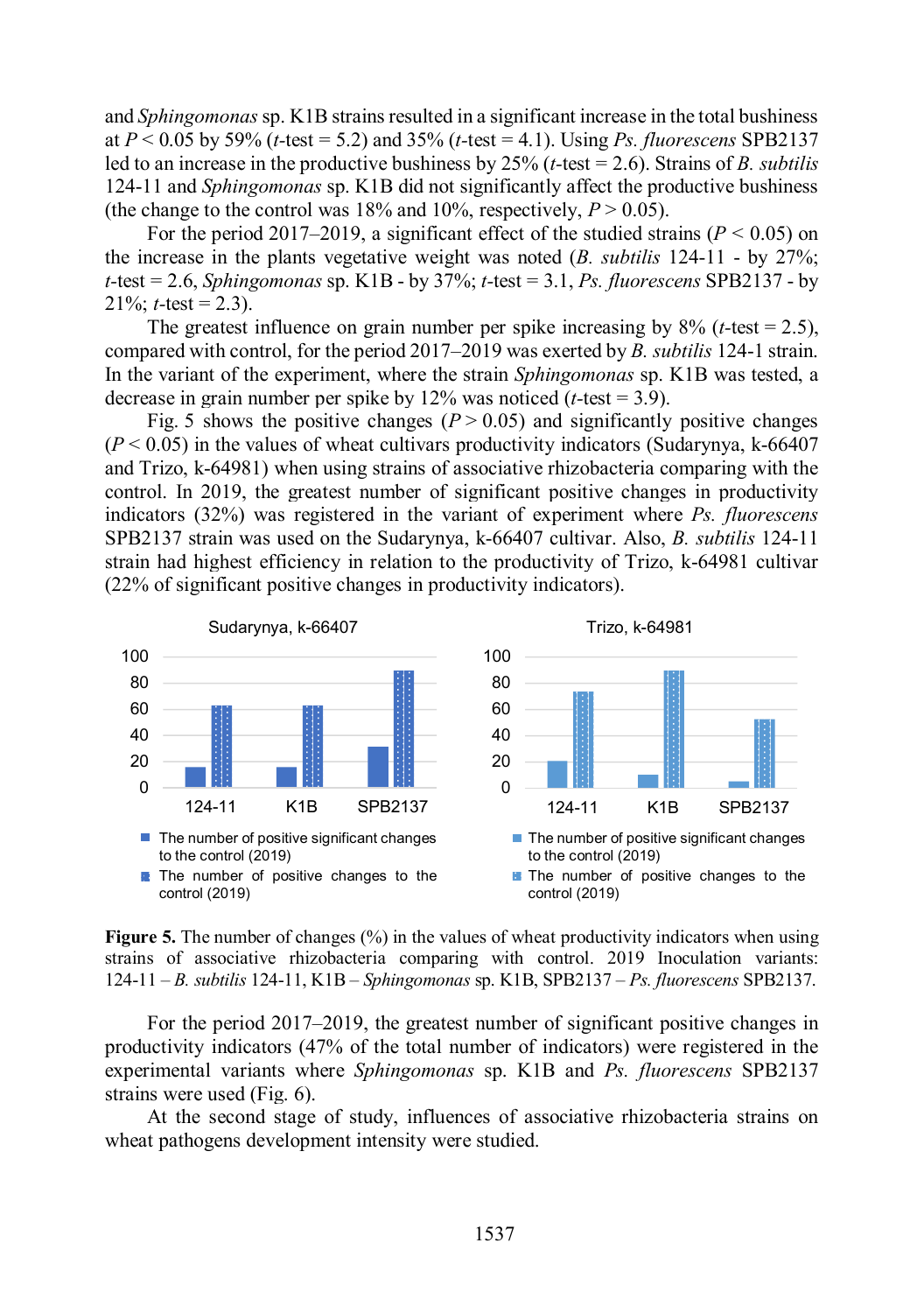In 2019, the Trizo, k-64981 and Sudarynya, k-66407 cultivars were almost equally affected by root rot (*Rg* = 40%). The fungus *Bipolaris sorokiniana* (Sacc.) Shoem as the causative agent of wheat helminthosporium root rot, was identified by microscopic analysis.



**Figure 6.** The number of changes (%) in the values of productivity indicators of two wheat cultivars (Sudarynya, k-66407 and Trizo, k-64981) when using strains of associative rhizobacteria comparing with control, the 2017–2019. Inoculation variants: 124-11 – *B. subtilis* 124-11, K1B – *Sphingomonas* sp. K1B, SPB2137 – *Ps. fluorescens* SPB2137.

In 2019, the most pronounced statistically significant decrease in disease development  $P < 0.05$  was recorded on Sudarynya, k-66407 cultivar in the experimental variants when using *B. subtilis* 124-11 - by 21%, *t-*test = 6.6 and *Ps*. f*luorescens* SPB2137 - by 27%, *t-*test = 2.5.

The results of a comparative analysis of root rot development for the period 2017–2019 in the experiment variants with using of strains of associative rhizobacteria and without using (control), on average on two wheat cultivars (Trizo, k-64981 and Sudarynya, k-66407) are shown in Fig. 7.



**Figure 7.** Development of wheat root rot in experimental variants with using associated rhizobacteria strains and without using (control) on wheat cultivars (Trizo, k-64981 and Sudarynya, k-66407) 2017–2019. Variants of inoculation: Control – water, 124-11 – *B. subtilis* 124-11, K1B – *Sphingomonas* sp. K1B, SPB2137 – *Ps. fluorescens* SPB2137. The graphs show average values of the indicator and 95% confidence intervals; \* – the same letters mark values of the indicator that are not significantly different.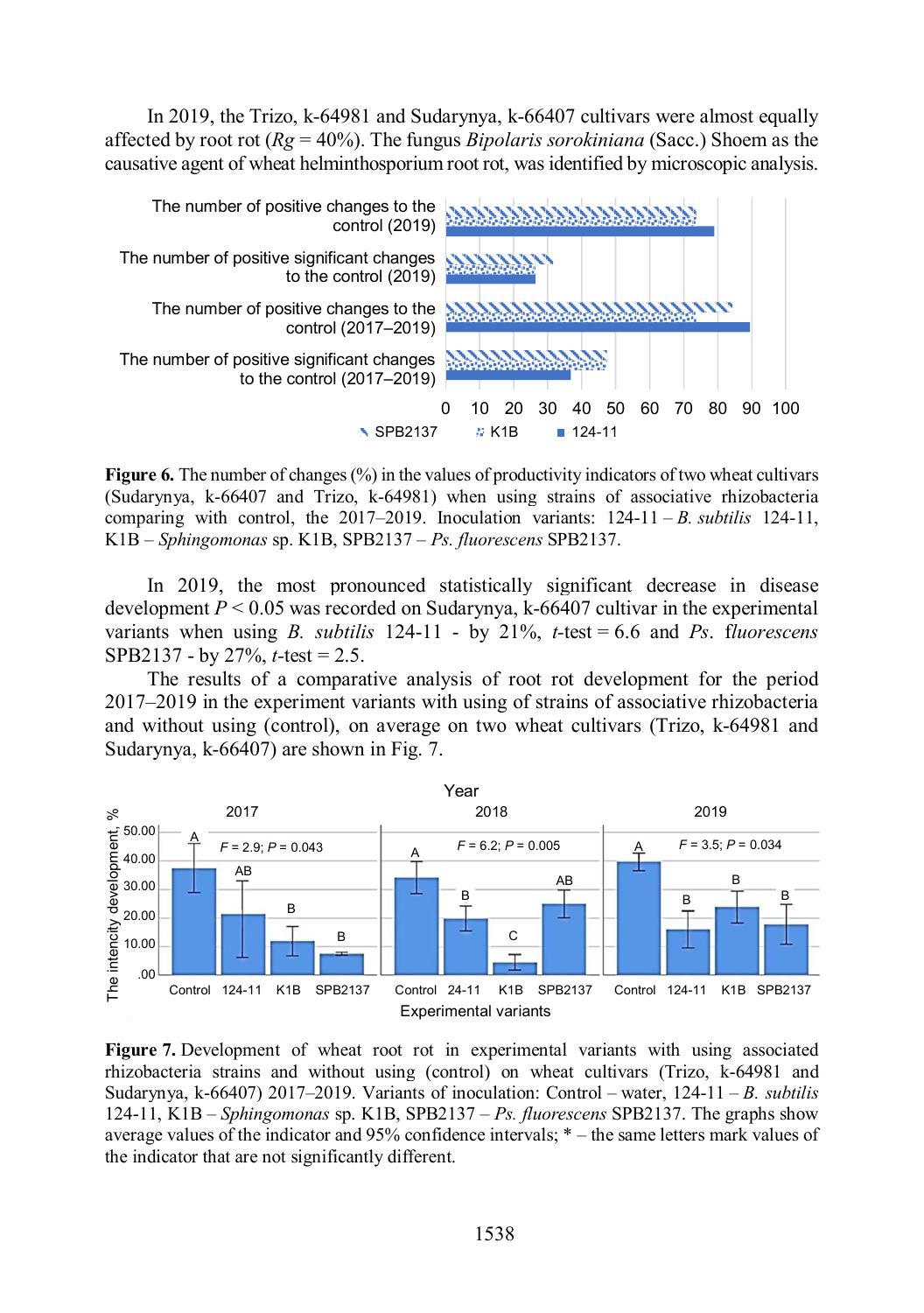In accordance with the Fischer criterion (F), the strongest differences in the experimental variants were revealed in 2018. The *Sphingomonas* sp. K1B had the greatest effectiveness against wheat root rot, in 2018 it caused the disease development significant decreasing - by 86.8% compared to the control (from  $34.2 \pm 5.6\%$  - in the control to  $4.5 \pm 2.7\%$ ). In 2017 and 2019, in this experimental variant, the root rot development decreased by 68.0% and 39.8%, respectively. The greatest decrease in the disease development - by 80% compared to the control, when using the *Pseudomonas fluorescens* SPB2137 was revealed in 2017, and in the variant with the 124-11 *Bacillus subtilis* strain - in 2019 (by 59.6%).

Powdery mildew is one of the most common and harmful diseases in wheat, causing significant losses in its yield. The causative agent of this disease is the microscopic fungus *Blumeria graminis (DC.) Speer f.* sp. *tritici* March (Fig. 8).



**Figure 8.** Symptoms of mixed infection on leaves of Trizo wheat cultivar, k-64981: A – spots with plaque of powdery mildew (1) and uredopustule of brown rust (2), an increase of 16X; B – conidia of the causative agent of powdery mildew, an increase of 800X (orig.).

In 2019, only *Sphingomonas* sp. K1B strain had an insignificant effectiveness in reducing intensity development of powdery mildew. In this variant of experiment, the decrease in disease development was 6% and the number of spots with plaque decreased by 27%. However, for the period 2017–2019, a significant decrease in the area of spots with plaque of powdery mildew after the treatments of Sudarynya, k-66407 cultivar was marked (with *Sphingomonas* sp. K1B. - by 58%, *t-*test = 2.3; with *Ps. fluorescens* SPB2137 - by 60%, *t-*test = 2.3; with *B. subtilis* 124-11 - by 64%; *t-*test = 2.5).

The causative agent of wheat brown rust, *Puccinia recondita* Rob. ex Desm f. sp. tritici, which causes the formation of many uredopustules on leaves during the growing season (Fig. 10). In 2019, the most significant plants damage caused by brown rust was registered on the Trizo cultivar, k-64981  $(R_b = 28.8 \pm 6.9\%$ , pustules number  $N_p = 295.8 \pm 126.3$ . The intensity of disease affection of wheat cultivar Sudarynya, k-66407 was:  $R_b = 6.9 \pm 1.8\%$ , pustules number  $N_p = 48.0 \pm 20$ . A small decrease in disease development from 7% to 8% comparing with a control, was recorded in the experimental variants where strains of *B. subtilis* 124-11, *Sphingomonas* sp. K1B. and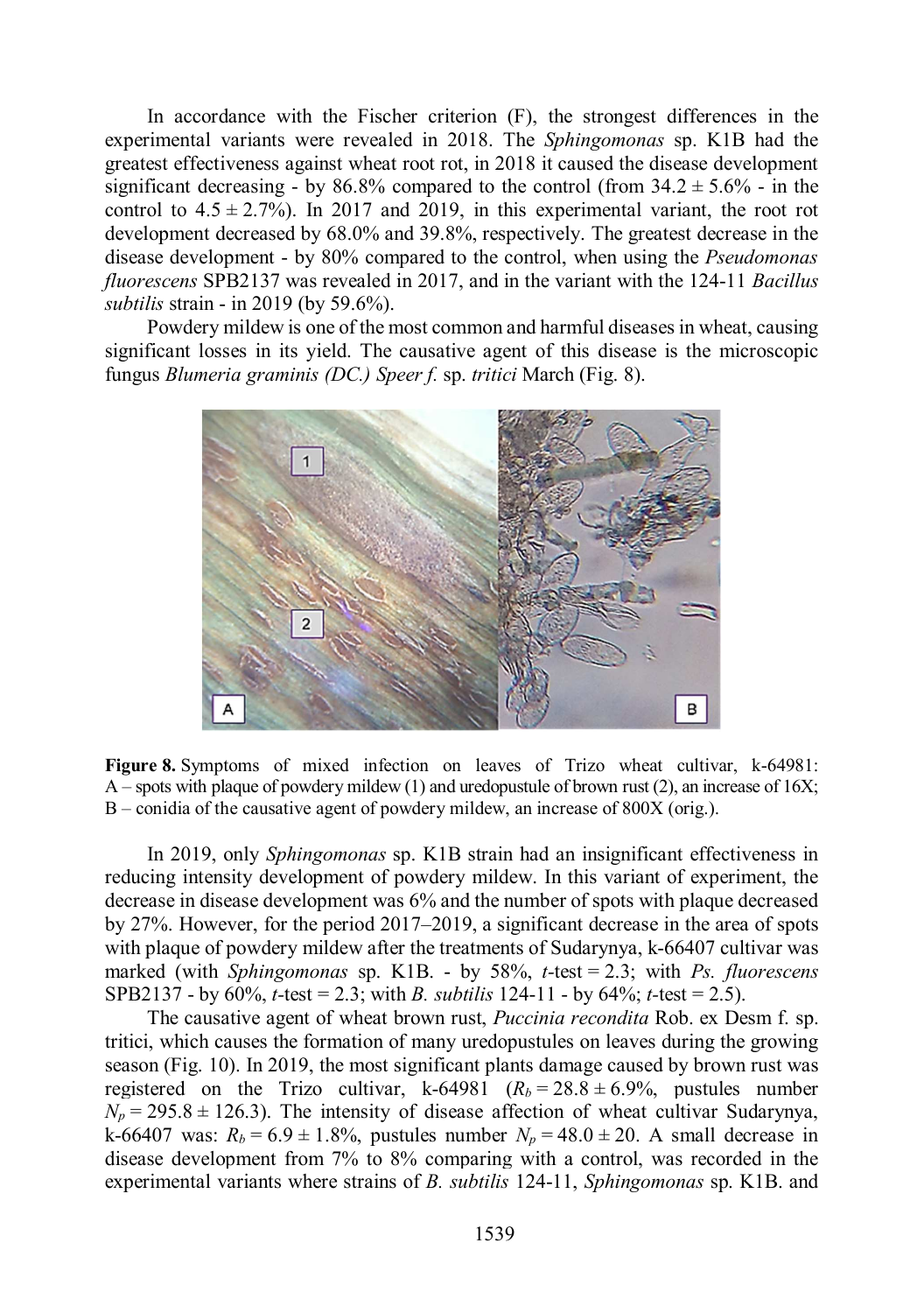*Ps. fluorescens* SPB2137 where used. While for the period 2017–2019, a significant decrease in brown rust development on average for both wheat cultivars when using *Sphingomonas* sp. K1B strain (by 10%, *t-*test = 2.6), in comparison with the control, was revealed.

The international scientific name of the causative agent of yellow rust is *Puccinia striiformis West. f.* sp*. tritici*. In 2019, the most significant damage caused by yellow rust was registered on Sudarynya, k-66407 cultivar  $(R_b = 21.7 \pm 6.6\%$ , pustules number  $N_p = 857.2 \pm 242.5$ ). The intensity of disease affection of Trizo, k-64981 cultivar was:  $R_b = 8.0 \pm 4.0\%$ , pustules number  $N_p = 242.0 \pm 122.4$ . The greatest decrease in the wheat damage by yellow rust in comparison with the control was registered in Sudarynya, k-66407 cultivar when using *Sphingomonas* sp. K1B strain (unreliable for disease development at  $P > 0.05$  - by 12%; strips number - by 13% and reliable at  $P < 0.05$ . pustules number in the strip - by 34%, *t-*test = 2.7; pustules number per leaf - by 35%, *t-*test = 3.0). No symptoms of yellow rust were detected in 2019 after the treatments by *B. subtilis* 124-11 on Trizo, k-64981 cultivar. Using *Ps. fluorescens* SPB2137 on Trizo, k-64981 cultivar caused a slight  $(P > 0.05)$  decrease in the disease development intensity by 7%, the stripes number by 13%, and a significant decrease  $(P < 0.05)$  in the stripe length by  $50\%$  (*t*-test = 2.2), the pustules number per stripe by  $75\%$ , (*t*-test = 2.5) the pustules number per leaf - by 80% (*t-*test = 2.7). On average, for the above-mentioned cultivars for the period 2017–2019, the strain *Sphingomonas* sp. K1B had the highest efficiency against yellow rust, the use of which led to a decrease in the strip length at *P* < 0.05 by 22% (*t*-test = 2.6), the pustules number per strip by 29% (*t*-test = 2.5). A significant decrease in the pustule area by  $44\%$  ( $t = 4.7$ ) was marked in the experiment variant with the using *Ps. fluorescens* SPB2137.

#### **CONCLUSIONS**

The greatest potential yield of wheat in 2019 was revealed in the experimental variants with using *B. subtilis* 124-11 strains  $(Y_r = 4.2 \pm 0.2$  g plant, when recalculated per 1 ha  $Y = 6.19 \pm 0.33$  t ha) and *Ps. fluorescens* SPB213 ( $Y_r = 4.0 \pm 0.2$  g plant, *Y* = 5.9 ± 0.4 t ha), and for the period 2017–2019 - when using *B. subtilis* 124-11  $(Y_r = 3.0 \pm 0.2 \text{ g plant}, Y = 6.2 \pm 0.3 \text{ tha})$ . At the same time, in 2019, the maximum number of significant positive changes in productivity indicators was recorded when using *Ps*. *fluorescens* SPB2137 (32%), and for the period 2017–2019 when using *Sphingomonas* sp. K1B and *Ps. fluorescens* SPB2137 (47%). For the period 2017–2019, it was noticed that only with the application of *Ps. fluorescens* SPB2137 revealed a significant increase in the productive bushiness by 25% ( $t$ -test = 2.6,  $P < 0.05$ ). Although, the treatments with *B. subtilis* 124-11 and *Sphingomonas* sp. K1B strains did not significantly affect the productive bushiness, but had a protective effect against the pathogens of wheat, particularly helminthosporium root rot. The maximum decrease in the disease development intensity by 26% was registered in 2017–2019 on Trizo k-64981 cultivar when using *Sphingomonas* sp. K1B. The strain of *Sphingomonas* sp. K1B showed the greatest effectiveness against the complex of leaf diseases.

The rhizobacteria high efficiency revealed in our research caused due to their growth-stimulating effect on plants and an increase in their adaptive potential to environmental factors, which is consistent with the results of studies presented in a number of scientific papers in this field (Araujo et al., 1994; Belimov et al., 2014;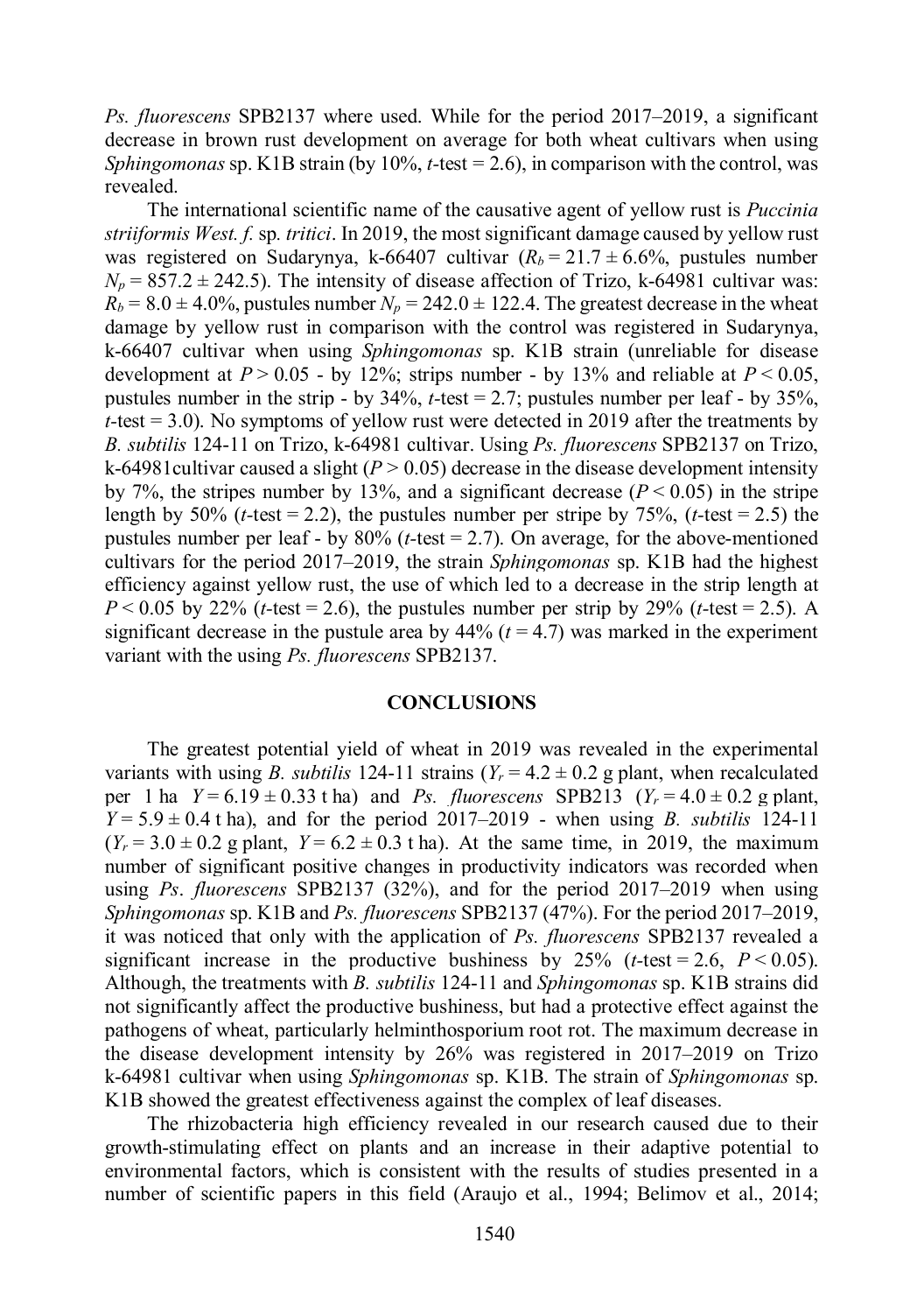Hashem et al., 2019; Naseri, 2019). The antagonistic activity of rhizobacteria against phytopathogenic fungi, its dependence on environmental factors and application methods, as well as the bacterium ability to cause induced plant resistance are widely discussed in various works (Araujo et al., 1994; Matzen et al., 2019; Wachowska et al., 2013b). Perhaps, the high efficiency of our rhizobacteria in wheat cultivation is associated with their combined application during sowing and throughout the entire growing season, as well as the diseases development inhibiting by plants preventive spraying before the first signs of disease development appearance.

The obtained data indicate the possibility of more effective cultivation and wheat protection from diseases when using bacterial strains (*B. subtilis* 124-11, *Ps. fluorescens* SPB2137, *Sphingomonas* sp. K1B), which can increase the wheat yield and its resistance to the main pathogens.

ACKNOWLEDGEMENTS. This work was carried out within the framework of the state tasks according to the VIR thematic plan for project No. 0662-2019-0006 and to the ARRIAM thematic plan for project No. 0482-2021-0001.

#### **REFERENCES**

- Ali, S.Z., Sandhya, V., Grover, M., Linga, V.R. & Bandi, V. 2011. Effect of inoculation with a thermotolerant plant growth promoting *Pseudomonas putida* strain AKMP7 on growth of wheat (*Triticum* spp.) under heat stress. *Journal of Plant Interactions* **6**, 239–246. doi:10.1080/17429145.2010.545147
- Araujo, M.A.V., Mendonça-Hagler, L., Hagler, A. & van Elsas, J. 1994. Survival of genetically modified Pseudomonas fluorescens introduced into subtropical soil microcosms. *FEMS Microbiology Ecology* **13**, 205–216. 10.1111/j.1574-6941.1994.tb00067.x.
- Asaf, S., Khan, A., Khan, M., Imran, Q., Yun, B.-W. & Lee, I-J. 2017a. Osmoprotective functions conferred to soybean plants via inoculation with *Sphingomonas* sp. LK11 and exogenous trehalose. *Microbiological Research* **205**, 135–145. doi: 10.1016/j.micres.2017.08.009
- Asaf, S., Khan, M.A., Khan, A.L., Waqas, M., Shahzad, R., Kim, Ah-Yeong, Kang, Sang-Mo & Lee, In-Jung. 2017b. Bacterial endophytes from arid land plants regulate endogenous hormone content and promote growth in crop plants: an example of *Sphingomonas* sp. and *Serratia marcescens. Journal of Plant Interactions* **12**(1). 31–38. *Serratia marcescens. Journal of Plant Interactions* **12**(1), 31–38. doi.org/10.1080/17429145.2016.1274060
- Belimov, A.A., Dodd, I.C., Safronova, V.I., Dumova, V.A., Shaposhnikov, A.I., Ladatko, A.G., & Davies, W.J. 2014. Abscisic acid metabolizing rhizobacteria decrease ABA concentrations in planta and alter plant growth. *Plant physiology and biochemistry* PPB **74**, 84–91. doi:10.1016/j.plaphy.2013.10.032
- Briard, B., Bomme, P., Lechner, Beatrix, E., Mislin, Gaëtan, L.A., Lair, V., Prévost, Marie-Christine, Latgé, Jean-Paul, Haas, H. & Beauvais, A. 2015. *Pseudomonas aeruginosa* manipulates redox and iron homeostasis of its microbiota partner *Aspergillus fumigatus* via phenazines. *Scientific reports* **5**, 8220. doi: 10.1038/srep08220
- Geshele, E.E. 1978. Fundamentals of phytopathological assessment in plant breeding. Moscow, Kolos, pp. 53 (in Russian).
- Hashem, A., Tabassum, B., Abd, A. & Elsayed, F. 2019. Bacillus subtilis: A plant-growth promoting rhizobacterium that also impacts biotic stress. *Saudi Journal of Biological Sciences* **26**(6), 1291–1297. 10.1016/j.sjbs.2019.05.004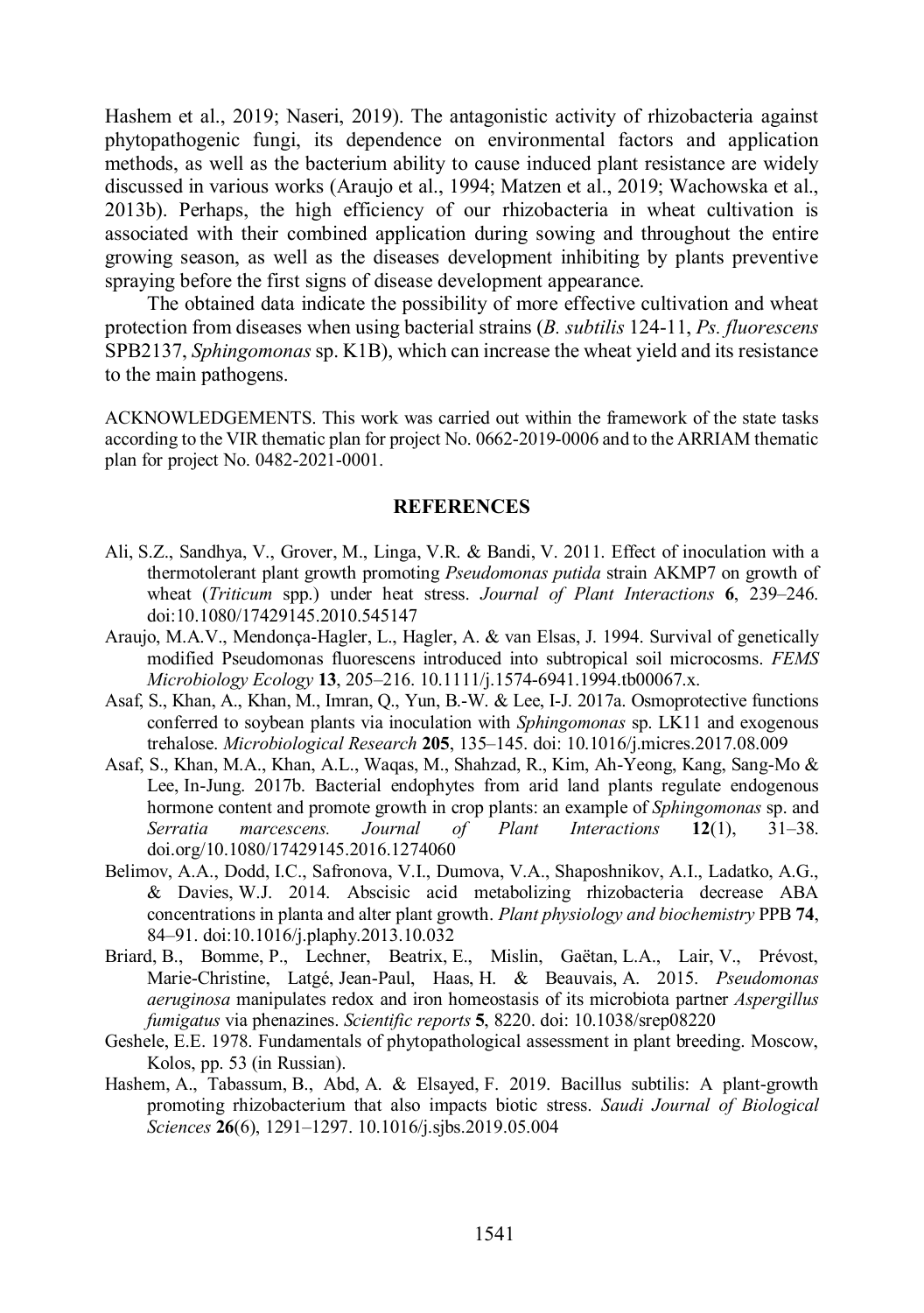- Hofemeister, J., Conrad, B., Adler, B., Hofemeister, B., Feesche, J., Kucheryava, N., Steinborn, G., Franke, P., Grammel, N., Zwintscher, A., Leenders, F., Hitzeroth, G. & Vater, J. 2004. Genetic analysis of the biosynthesis of non-ribosomal peptide-and polyketide-like antibiotics, iron uptake and biofilm formation by *Bacillus subtilis* A1/3. *Molecular Genetics and Genomics* **272**(4), 363–378. doi: 10.1007/s00438-004-1056
- Housusright, D.R., Henry, J.R. & Berkman, S.A. 1948. Microbiological method for the assay of subtilling. *Journal of Bacteriology* **55**(4), 545–550.
- Hu, H., Xu, Y., Chen, F., Zhang, X.H. & Hu, B.K. 2005. Isolation and characterization of a new fluorescent Pseudomonas strain that produces both phenazine 1-carboxylic acid and pyoluteorin. *Journal of microbiology and biotechnology* **15**(1), 86–90.
- Kalantari, S., Marefat, A., Naseri, B. & Hemmati, R. 2018. Improvement of bean yield and Fusarium root rot biocontrol using mixtures of *Bacillus, Pseudomonas* and *Rhizobium*// *Tropical Plant Pathology* **43**, 499–505. https://doi.org/10.1007/s40858-018-0252-y
- Kidarsa, T.A., Goebel, N.C., Zabriskie, T.M. & Loper, J.E. 2011. Phloroglucinol mediates cross‐talk between the pyoluteorin and 2, 4‐diacetylphloroglucinol biosynthetic pathways in *Pseudomonas fluorescens* Pf‐5. *Molecular microbiology* **81**(2), 395–414. doi: 10.1111/j.1365-2958.2011.07697.x
- Kolesnikov, L.E., Belimov, A.A. & Dones, P.M. 2019. The biological effectiveness of the associative rhizobacteria strains on soft wheat. *Proceedings of the St. Petersburg State Agrarian University* **1**(54), 57–64 (in Russian). doi: 10.24411/2078-1318-2019-11057
- Kolesnikov, L.E., Kremenevskaya, M.I., Razumova, I.E., Kolesnikova, Yu.R., Ambulatova, E.V & Yazeva, E.O. 2020. The biological basis for the use of protein growth stimulant made from cattle split for wheat foliar feeding and disease suppression. *Agronomy Research* **18**(S2), 1336–1349 doi.org/10.15159/AR.20.082
- Kolesnikov, L.E., Novikova, I.I., Popova, E.V, Priyatkin, N.S., Zuev, E.V., Kolesnikova, Yu.R., & Solodyannikov, M.D. 2020. The effectiveness of biopreparations in soft wheat cultivation and the quality assessment of the grain by the digital x-ray imaging. *Agronomy Research* **18**(4), 2436–2448. doi.org/10.15159/AR.20.206
- Kozhemyakov, A.P. & Tikhonovich, I.A. 1998. Use of legume inoculants and biopreparations with complex action in agriculture. *Proceedings of the Russian Academy of Agricultural Sciences* **6**, 7−10.
- Kravchenko, L.V., Azarova, T.S., Leonova-Erko, E.I., Shaposhnikov, A.I., Makarova, N.M. & Tikhonovich, I.A. 2003. Root exudates of tomato plants and their effect on the growth and antifungal activity of pseudomonas strains. *Microbiology* **72**(1), 37–41.
- Kumar, A., Bahadur, I., Maurya, B.R., Raghuwanshi, R., Meena, V.S., Singh, D.K. & Dixit, J. 2015. Does a plant growth-promoting rhizobacteria enhance agricultural sustainability. *Journal of Pure and Applied Microbiology* **9**(1), 715–724.
- Lemeshko, B.Yu. & Ponomarenko, V.M. 2006. Investigation of statistical distributions of the Scheffe criterion under the laws of observation errors that differ from normal. 2006. *Proceedings of the VIII International Conference 'Actual problems of Electronic Instrumentation' APEP-2006* **(6)**, 87–90.
- Loeffler, W., Tschen, Johannes S.-M., Vanittanakom, N. & Kugler, M. 1986. Antifungal Effects of Bacilysin and Fengymycin from *Bacillus subtilis* F‐29‐3 A Comparison with Activities of Other Bacillus Antibiotics. *Journal of Phytopathology* **115**(3), 204–213. doi: 10.1111/j.1439-0434.1986.tb00878.x
- Matzen, N., Heick, T. & Jørgensen, L. 2019. Control of powdery mildew (*Blumeria graminis* spp.) in cereals by Serenade®ASO (*Bacillus amyloliquefaciens* (former subtilis) strain QST 713). *Biological Control*. **139**, 104067. 10.1016/j.biocontrol.2019.104067
- Mohite, B. 2013. Isolation and characterization of indole acetic acid (IAA) producing bacteria from rhizospheric soil and its effect on plant growth. *Journal of soil science and plant nutrition* **13**(3), 638–649.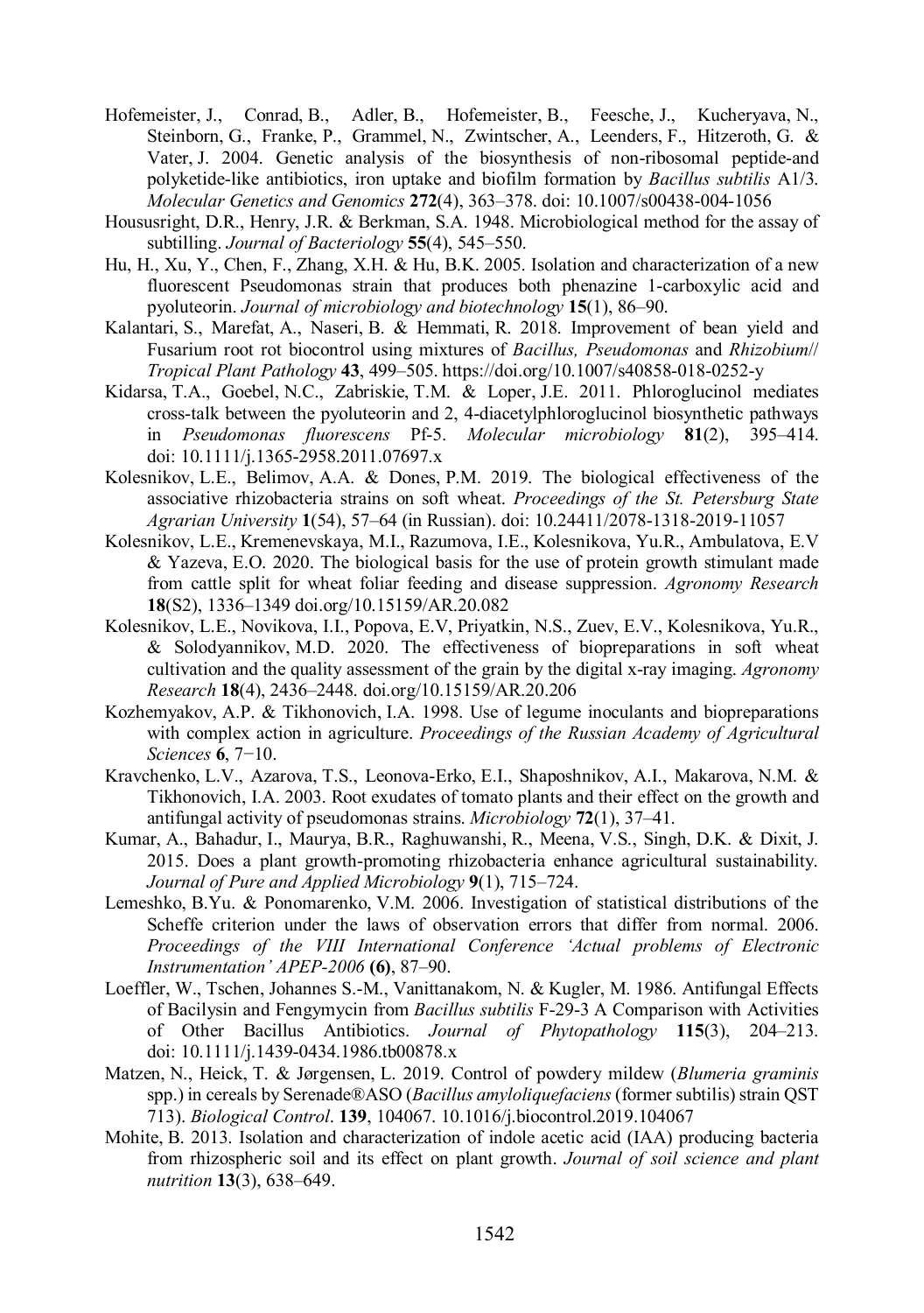- Nadeem, S.M., Zahir, Z.A., Naveed, M. & Nawaz, S. 2013. Mitigation of salinity-induced negative impact on the growth and yield of wheat by plant growth-promoting rhizobacteria in naturally saline conditions. *Annals of Microbiology* **63**(1), 225–232. doi.org/10.1007/s13213-012-0465-0
- Naiman, A.D., Latronico, A. & Garcia de Salamone, I.E. 2009. Inoculation of wheat with *Azospirillum brasilense* and *Pseudomonas fluorescens*: impact on the production and culturable rhizosphere microflora. *European Journal of Soil Biology* **45**(1), 4–51. doi.org/10.1016/j.ejsobi.2008.11.001
- Naseri, B. 2019. Legume root rot control through soil management for sustainable agriculture. In: Meena, R.S., Kumar, S., Bohra, J.S., Jat, M.L. (Eds.) *Sustainable Management of Soil and Environment,* pp. 217–258. doi:10.1007/978-981-13-8832-3
- Naseri, B. & Younesi, H. 2021. Beneficial microbes in biocontrol of root rots in bean crops: A meta-analysis (1990–2020). *Physiological and Molecular Plant Pathology* **116**. doi.org/101712. 10.1016/j.pmpp.2021.101712
- Park, J.Y., Oh, S.A., Anderson, A.J., Neiswender, J., Kim, J.‐C. & Kim, Y.C. 2011. Production of the antifungal compounds phenazine and pyrrolnitrin from *Pseudomonas chlororaphis* O6 is differentially regulated by glucose. *Letters in applied microbiology* **52**(5), 532–537. doi.org/10.1111/j.1472-765X.2011.03036.x
- Peypoux, F., Pommier, M.T., Das, B.C., Bessonn, F., Delcambe, L. & Michel, G. 1984. Structures of bacillomycin D and bacillomycin L peptidolipid antibiotics from *Bacillus subtilis*. *The Journal of antibiotics* **77**(12), 1600–1604.
- Pham, V.T., Rediers, H., Ghequire, M.G., Nguyen, H.H., De Mot, R., Vanderleyden, J. & Spaepen, S. 2017. The plant growth-promoting effect of the nitrogen-fixing endophyte *Pseudomonas stutzeri* A15. *Archives of microbiology* **199**(3), 513–517. Doi 10.1007/s00203-016-1332-3
- Pieterse, Corné M.J., Zamioudis, C., Berendsen, Roeland, L., David, M.W., Van Wees, Saskia C.M. & Bakker, Peter A.H.M. 2014. Induced systemic resistance by beneficial microbes. *Annual review of phytopathology* **52**, 347–375.
- Popov, Yu.V. 2011. Method for the estimation of the root rots development in cereals. *Plant protection and quarantine* **8**, 45–47 (in Russian).
- Pukhaev, A.R., Farniev, A.T. & Kozhemyakov, A.P. 2009. Efficiency of new associative rhizobacteria strains at winter wheat sowings. *Zemledelie* **8**, 40–41 (in Russian).
- Raheem, A., Shaposhnikov, A., Belimov, A.A., Dodd, I.C. & Ali, Basharat. 2018. Auxin production by rhizobacteria was associated with improved yield of wheat (*Triticum aestivum* L.) under drought stress. *Archives of Agronomy and Soil Science* **64**(4), 574–587. doi:10.1080/03650340.2017.1362105
- Satyaprakash, M., Nikitha, T., Reddi, E.U.B., Sadhana, B. & Vani, S. Satya. 2017. Phosphorous and phosphate solubilising bacteria and their role in plant nutrition. *International Journal of Current Microbiology and Applied Science* **6**(4), 2133–2144. doi: 10.20546/ijcmas.2017.604.251
- Selvakumar, G., Joshi, P., Suyal, P., Mishra, P., Joshi, G., Bisht, J.K., Bhatt, J. & Gupta, H.S. 2011. *Pseudomonas lurida* M2RH3 (MTCC 9245), a psychrotolerant bacterium from the Uttarakhand Himalayas, solubilizes phosphate and promotes wheat seedling growth. *World Journal of Microbiology and Biotechnology* **27**, 1129–1135. doi:10.1007/S11274-010-0559-4
- Sharma, R.R., Singh, D. & Singh, R. 2009. Biological control of postharvest diseases of fruits and vegetables by microbial antagonists: A review. *Biological control* **50**(3), 205–221.
- Strunnikova, O.K., Shakhnazarova, V.Yu., Vishnevskaya, N.A., Chebotar, V. & Tikhonovich, I.A. 2007. Development and relations of *Fusarium culmorum* and *Pseudomonas fluorescens* in soil. *Microbiology* **76**(5), 596–602. doi:10.1134/S002626170705013X